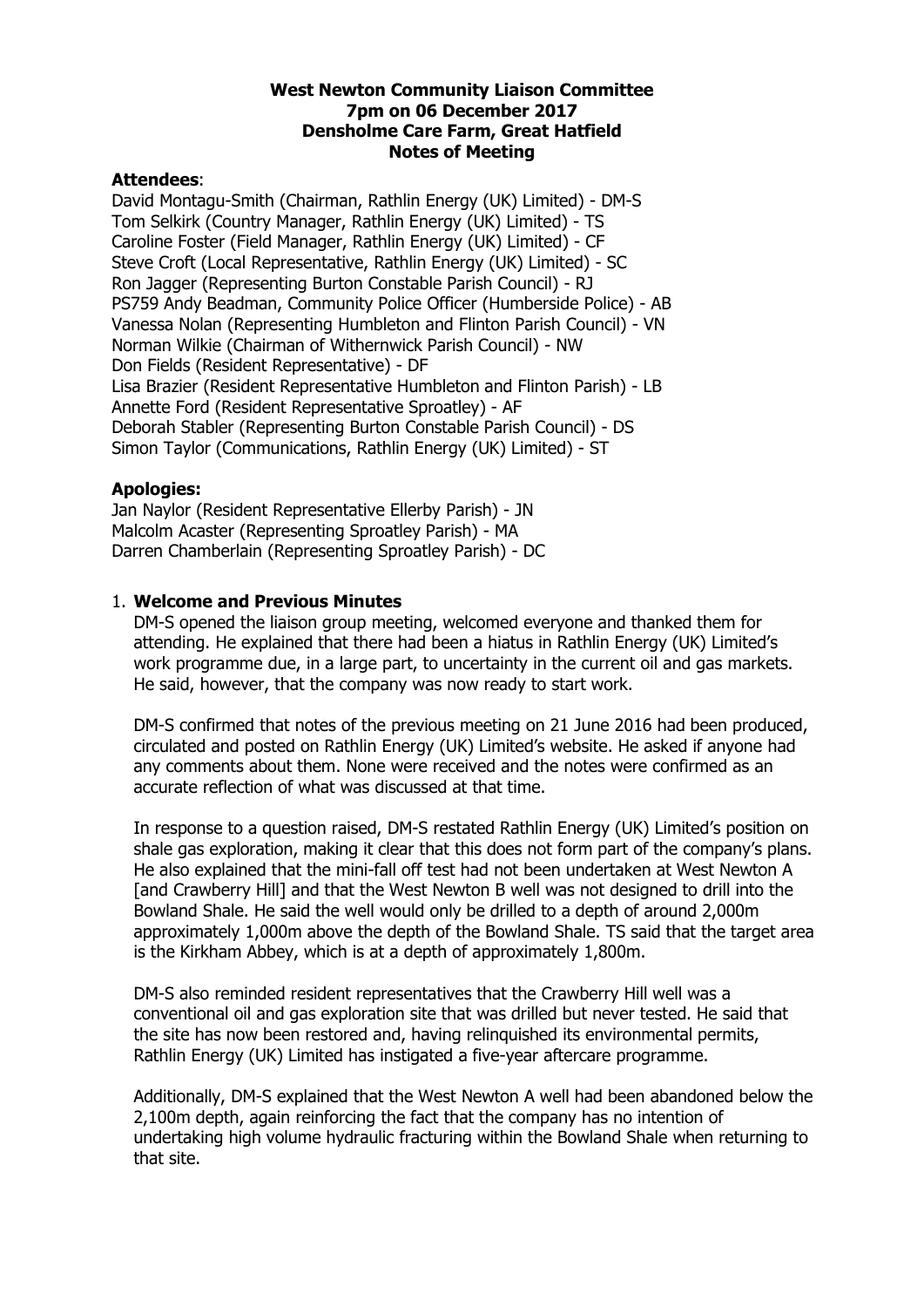TS reminded resident representatives that East Riding of Yorkshire Council had applied 'no fracking' conditions on both the West Newton A and West Newton B sites and that the Environment Agency has not issued the company with environmental permits to undertake hydraulic fracturing activities at either West Newton A or West Newton B.

DM-S asked all resident representatives if there was any uncertainty about these matters. Everyone was clear that these were statements of fact. DM-S reminded resident representatives that they could contact the Environment Agency, East Riding of Yorkshire Council, the Department of Energy and Climate Change/OGA (Oil and Gas Authority) and the Health and Safety Executive for independent verification of any matters discussed at the meeting. He said that it was inconceivable that Rathlin Energy (UK) Limited would start work until the company has all of the necessary permits to operate.

DM-S then thanked community representatives for the lengths they are going to in making sure that the details of the liaison meetings are communicated to parish councils and residents in their constituencies.

It was suggested that a diagram showing the well depths should be posted on the Rathlin Energy (UK) Limited website. TS said that he would work with ST on this.

### 2. **ERYC Planning Permission Conditions (TS)**

- A map showing the West Newton B site was displayed. (This was discussed at length at the meeting on 21 June 2016). The map was used to remind resident representatives about the forthcoming plans and activities
- The group was taken through which planning conditions had been met, what was outstanding and what would be completed when work gets underway
- Resident representatives were reminded about the company's initial archaeological work and it was confirmed that it had been undertaken to inform the Humberside Archaeological Partnership by providing a written archaeological scheme of investigation. The proposed scheme had now been agreed by East Riding of Yorkshire Council and the Humberside Archaeological Partnership
- It was confirmed that a full strip of the top soil and archaeological survey of the site would take place next and that this will need to be done before work on the site begins – although resident representatives were informed that it can be undertaken while the access road is being built

### 3. **EA Permit Pre-Occupational Conditions (TS)**

- There are three pre-permit EA conditions, which will be undertaken before work begins:
	- 1. Baseline air quality survey at the site
	- 2. Flaring information
	- 3. Baseline ground water monitoring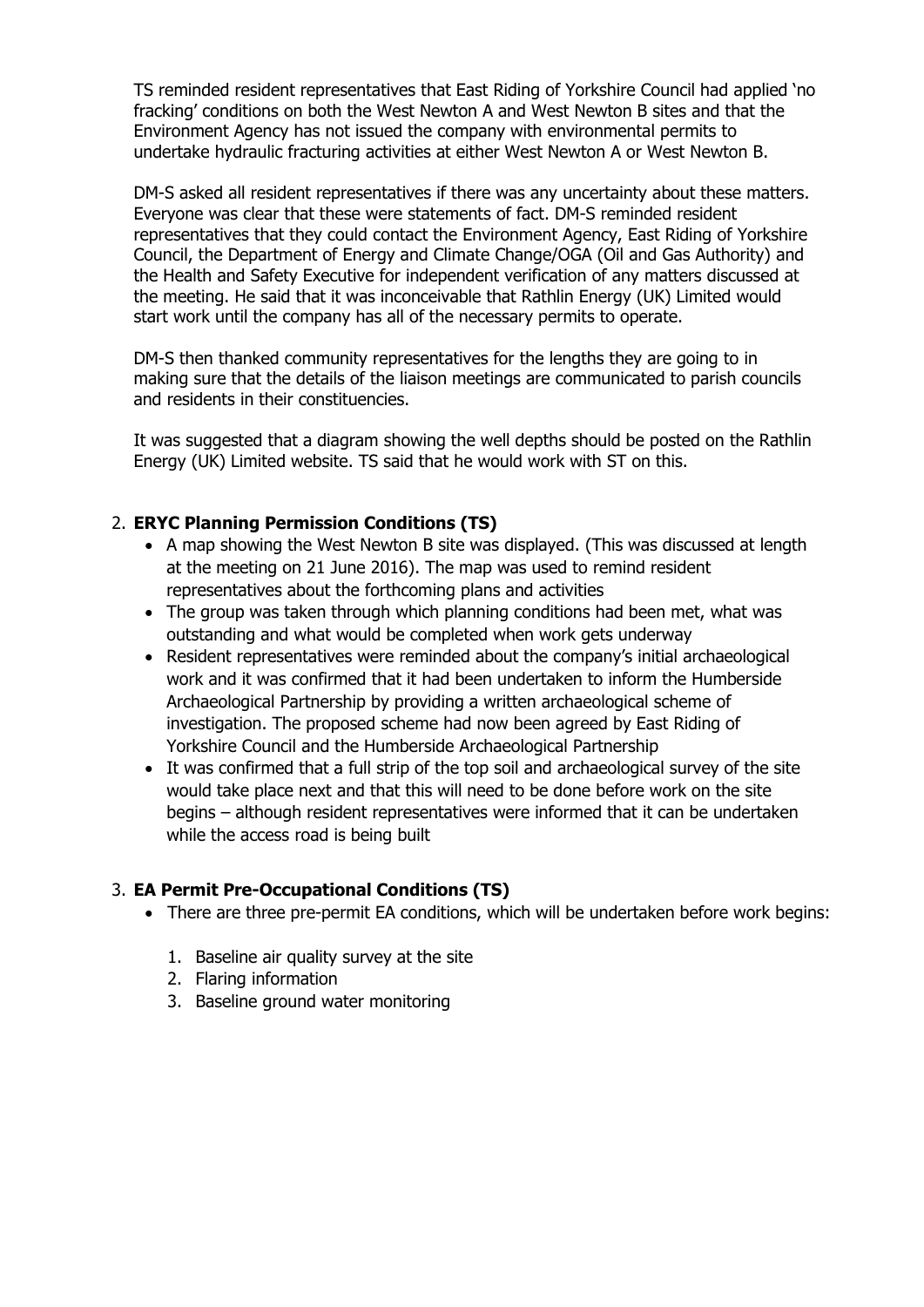## 4. **Proposed Road Closures (CF)**

- Temporary road closures have been applied for around the site for an 18-month period - although it is likely that this will only be put in place during the operations air and water monitoring, access road and wellsite build, drilling and testing (up to nine months in total)
- The roads should be re-opened no operations are taking place
- The application has been submitted but not yet determined discussions between Humberside Police and East Riding of Yorkshire Council Highways are ongoing
- The application has been applied for on safety grounds
- The closures will add about a minute and a half to local people's journeys
- They have been applied for from  $1<sup>st</sup>$  January 2018
- Access for residents and emergency services in the local area will remain in place

# 5. **Phase 1 Activities (Pre-Drilling) - 1 st Quarter 2018**

## a. **Baseline Air Quality Monitoring (TS)**

A map was shown with location of monitoring equipment in place (at the centre of the proposed site)

There will be three sample surveys each over two-week periods The Environment Agency is currently considering Rathlin Energy (UK) Limited's proposals

# b. **Water Monitoring Borehole (TS)**

Two boreholes will be drilled at opposite ends/corners of the site (picture shown) They will be drilled to a depth of 60-70m down (same interval as West Newton A) A picture of the type of rig was shown

A low-loader will be used to transport the small rig to the site

This will be undertaken as permitted development and does not form part of Rathlin Energy (UK) Limited's planning permission.

This work can be undertaken pre-archaeology

A picture of the borehole construction was shown including how it will be cased There will be three sample rounds prior to permitted operations being undertaken This is the same process that was undertaken at West Newton A

### c. **Archaeology (TS)**

A process of stripping the top soil, mapping and recording any archaeological finds will be undertaken on the proposed site

No construction work (with the exception of the air and water monitoring and construction of the access track) will begin until this has been completed

### d. **Access Road Construction (TS)**

The next stage is to build the access road

The process of constructing the access road was outlined (having been covered in detail at the last meeting on 21 June 2016)

The access road will take approximately six weeks to build

Once the access road is open for traffic, construction can begin on the West Newton B site

There will be approximately 730 vehicle movements during this phase  $-$  an average of 36 vehicle movements per day (18 lorries each way) with a peak of 64 vehicle movements (32 each way) on one day

Drainage work will take place before the access road construction work begins This work is likely to be completed towards the end of the first quarter 2018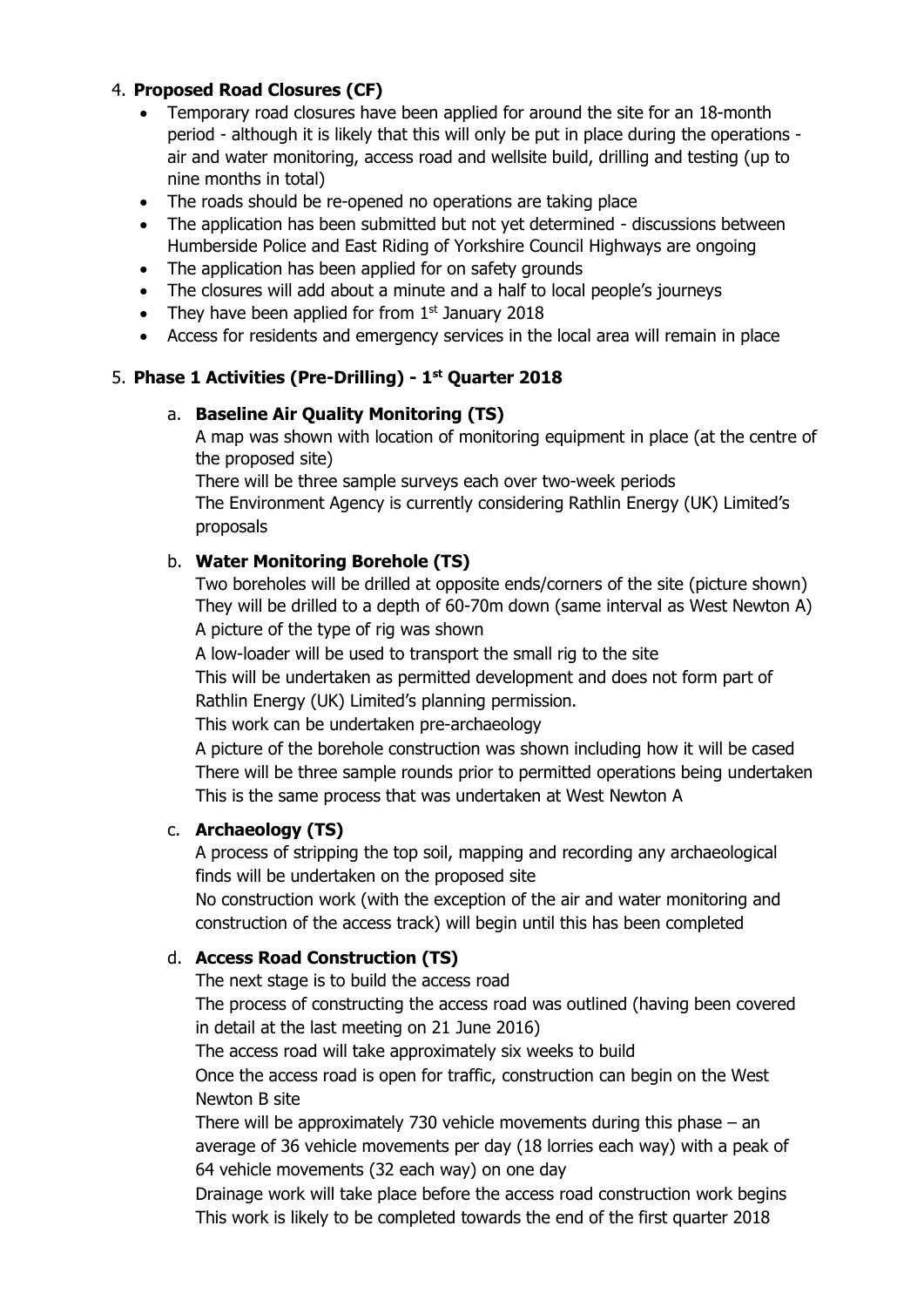# e. **Wellsite Construction (TS)**

The process of constructing the wellsite was outlined (having been covered in detail at the last meeting on 21 June 2016) This work is expected to start at the end of the first quarter 2018 The wellsite will also take around six weeks to construct On average there will be 22 vehicle movements per day (11 vehicles in and 11 out) – approximately 710 vehicle movements in total Bus companies and East Riding of Yorkshire Council's school bus service will be consulted as will Sproatley Primary School

# 6. **Phase 2 activities - 2 nd quarter 2018 (TS)**

## a. **Conductor drilling (TS)**

A small rig will be used to drill the wellbore 'entry point' A picture of the type of drill to be used was shown This work will take around two weeks to complete

# b. **Main Borehole (TS)**

A picture of the KCA Deutag drill that was used at Crawberry Hill and West Newton A was shown

Rathlin Energy (UK) Limited is currently out to the market to assess and determine rig availability

There is a 50m height restriction on the rig

The process for drilling he main borehole was discussed (having been covered in detail at the last meeting on 21 June 2016)

# 7. **Any Other Business**

- ST confirmed that road safety work had been undertaken before in the summer with Sproatley Primary School, supported by East Riding of Yorkshire Council and Humberside Police. This included: Trucksafe, cycling proficiency, pedestrian skills and scootability. All pupils at that time had been through the agreed programme which was arranged with the head teacher and the chair of governors. The work had been very well received and the pupils/parents were handed useful information leaflets which gives guidance and advice about how to keep safe when on or near a road.
- Resident representatives asked if the anti-fracking protestors will return to the area. This was thought to be likely, but the extent of which could only be guessed. Resident representatives suggested that due to non-conventional oil and gas exploration activities taking place elsewhere, and the fact that Rathlin Energy (UK) Limited's work does not involve high volume hydraulic fracturing in the Bowland Shale, that perhaps they would 'finally see the light' and stay away. AB said that all possible would be done to facilitate safe, legal and peaceful protests.